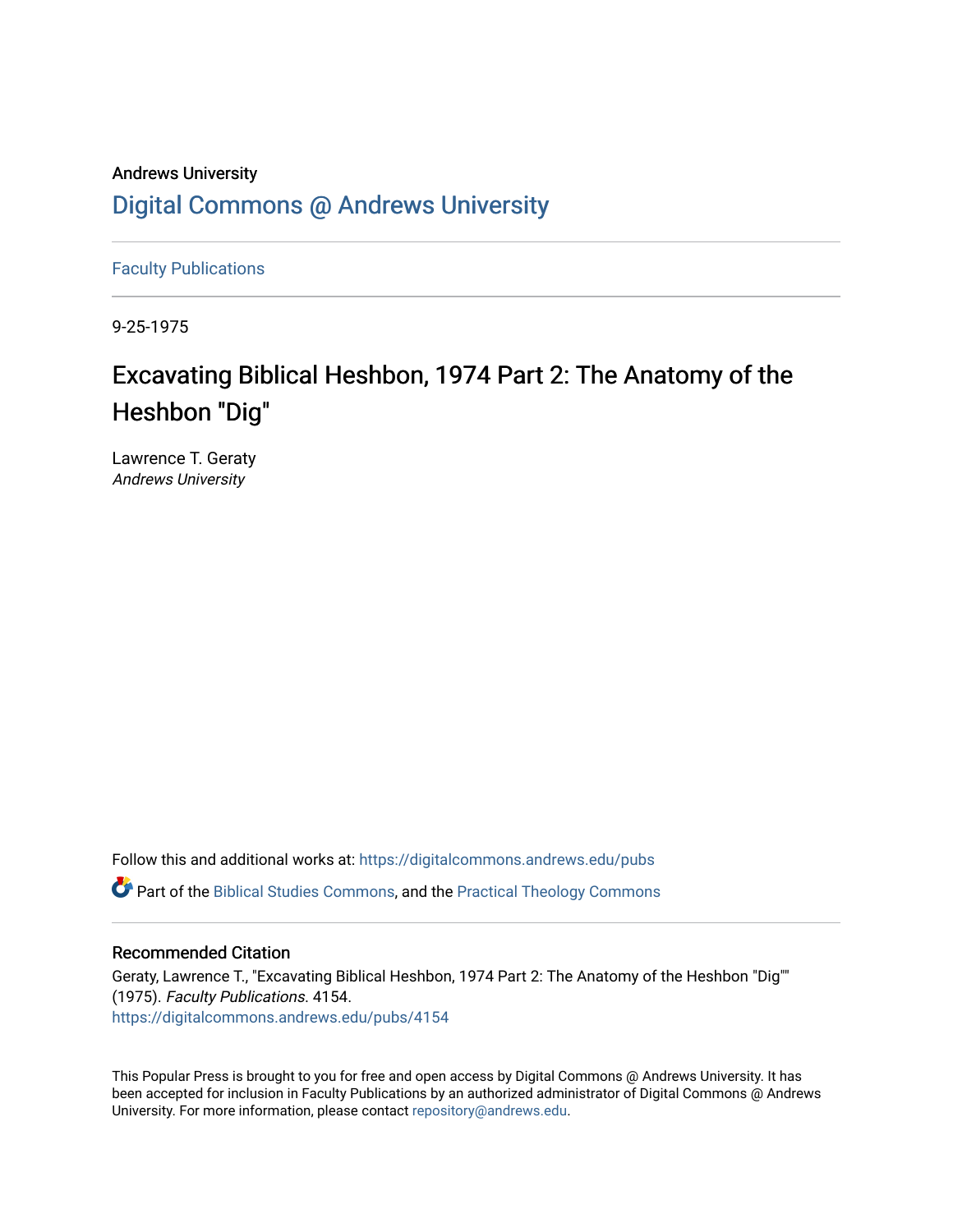# **The Anatomy of the Heshbon "Dig"**

A modern archeological dig is a complex organization involving a trained staff of specialists.

#### **By LAWRENCE T. GERATY**

PEOPLE OFTEN WONDER what an archeological excavation costs and where all the money comes from. An American expedition now excavating at Idalion in Cyprus, for instance, spends more than \$60,000 per season. Comparable expeditions often spend much more; rarely do they spend less. Yet the 1974 Andrews University expedition to *Tell Hesban* in Jordan, with 75 staff members and 150 workmen (more than twice as many as Idalion), cost less than \$30,000. This was possible only through an extremely efficient and economical use of funds, and because individual staff members were responsible for their own travel costs to Jordan.

The funds for our fourth season of excavation were obtained from many sources. One would not expect the Seventh-day Adventist Church to contribute funds to an enterprise only tangentially related to its mission. In 1974 Andrews University's "dig" was again cosponsored by the American Center of Oriental Research (ACOR) in Amman, Jordan. The latter institution, of which Andrews has long been a constituent member, provided us with key personnel, excavation and kitchen equipment, and official backing in the country. Other institutions that assisted with funding and core staff members were Calvin Theological Seminary (Grand Rapids, Michigan), Covenant Theological Seminary (St. Louis, Missouri), Grace Theological Seminary (Winona Lake, Indiana), Hope College (Holland, Michigan) through the Kyle-Kelso Archaeological Fund, and the Graduate School of Loma Linda University. Nor could the expedition's budget have been met without the generous help of a number of private donors, including many members of our voluntary staff. It is also a pleasure to acknowledge the donation from Worthington Foods, Inc., of our entire supply of textured protein foods for our vegetarian staff members, and the donation's complimentary shipment to Jordan by Alitalia Airlines.

*Organization.* The accompanying organizational chart shows how complex the structure of a modern excavation has become. Gone are the days when an archeologist worked alone with 150 hired laborers! Nowadays the director of a reputable dig surrounds himself with a trained staff of complementary specialists who together can mount a professional field operation. In addition to choosing the staff, the director formulates their common aims, deals with the national government, and decides where to excavate. He prepares for his expedition's activity by purchasing equipment and supplies, procuring headquarters and staff accommodations, and hiring a foreman and workmen. In a general way he is responsible for the welfare of the team and the quality of their work. After the field work is over he obtains a division of finds (with government officials) and coordinates preliminary and final publication of the expedition's results.

Serving as director of the Heshbon dig in 1974, the author divided the ecumenical and international staff into three groups. Heading the advisory staff was Dr. Siegfried Horn, dean of the Seventh-day Adventist Theological Seminary at Andrews University, who had directed all the previous seasons of work at Heshbon. Though his heavy responsibilities precluded his being with us the entire duration of our fourth season, June 26-August 14, he acted as invaluable senior adviser and object registrar during the dig's last three weeks. Dr. Bastiaan Van Elderen, of Calvin, then director of American Center of Oriental Research in Amman, gave unstintingly of his time to help ensure a smooth operation. And to round out the advisory staff, the Jordanian Department of Antiquities assigned two of its officials, Mr. Sabri Abbadi and Mr. Mahmoud Rusan, to serve as liaison officers.

#### **A Carefully Chosen Staff**

*The Excavation Staff.* The excavation staff was again headed by Dr. Roger Boraas, of Upsala College (East Orange, New Jersey), whose primary responsibility was to see that the aims of the expedition were reached through proper archeological procedures. To this end, he supervised the work of our professionally trained archeologists (area supervisors), coordinated the activities of our scientists and other specialists, and instructed our students (many of whom served as square supervisors) in the method and techniques of excavation. Our archeologists, each of whom was given responsibility for excavation in a certain area or sector of the mound, were Larry Herr, of Harvard; Robert Ibach, of Grace; Dr. Harold Mare, of Covenant; Dr. James Sauer, of ACOR; Dr. James Stirling, of the Graduate School of Loma Linda University; and Dr. Bastiaan Van Elderen, of Calvin.

Assigned to these men were enough square supervisors to guarantee adequate oversight of the hired workmen and recording of what was found. Most of these square supervisors were ministers, teachers, or students, among whom the Seventh-day Adventists were Michael Blaine (Southern California Conference), Glenn Bowen (Andrews University), Kerry Brandstater (Loma Linda University), Suzanne Brandstater (Pacific Union College), Ted Chamberlain (Loma Linda University), James Cox (Andrews University), Trevor Delafield (Wisconsin Conference), Gerald Finneman (Nebraska Conference), Kevin Howse (Andrews University), Richard Mannell (Andrews University), David Merling (Andrews University), Kathleen Mitchell (Michigan State University), Orlyn Nelson (Atlantic Union College),

*Lawrence T. Geraty, Ph.D., is assistant professor of Old Testament at the Theological Seminary, Andrews University, Berrien Springs, Michigan.*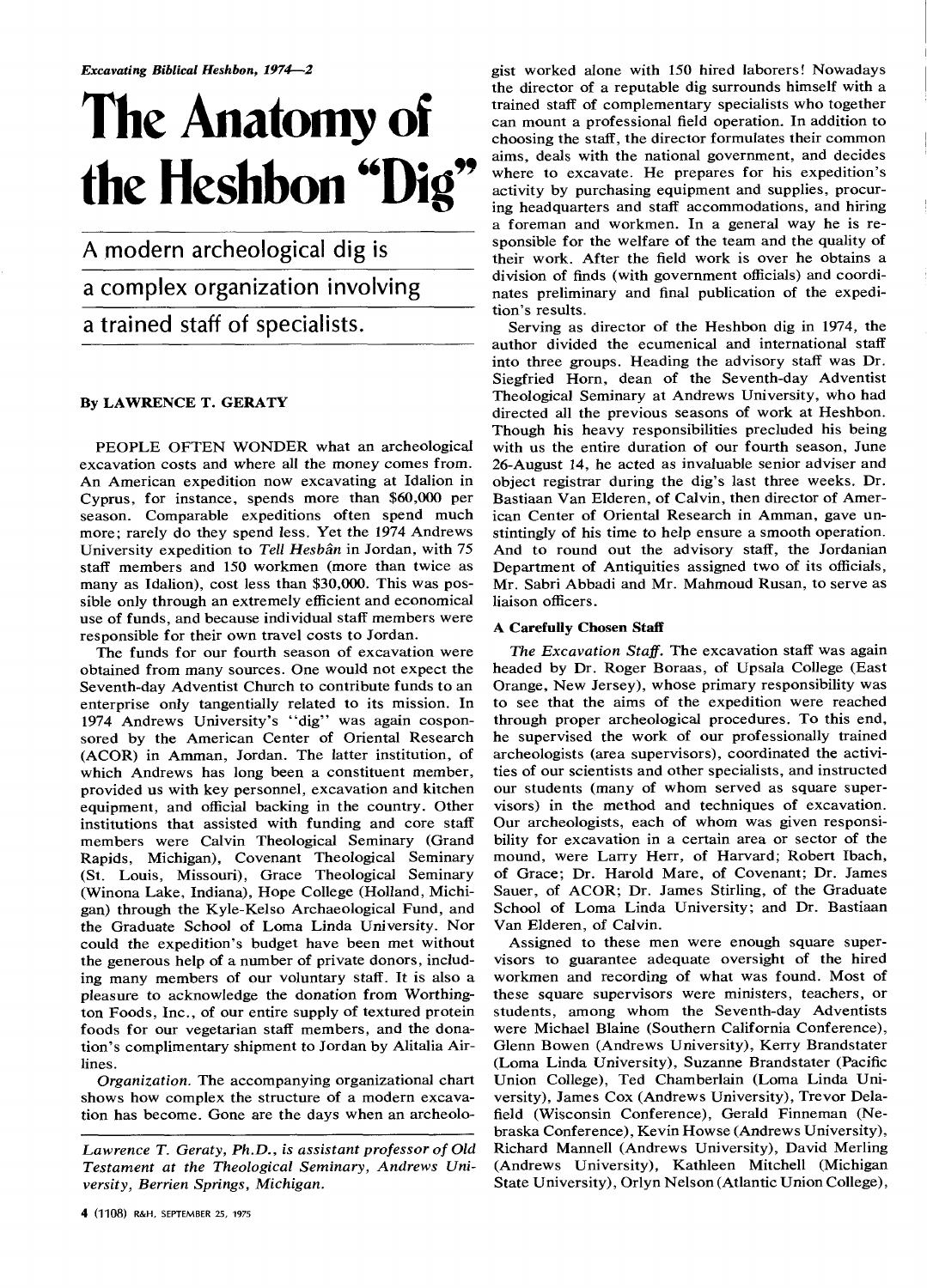John Reeves (Loma Linda University), and George Terzibashian (Middle East College).

Since ancient pottery is so useful to the archeologist (the reasons will be discussed below), we were fortunate in having the world's leading Palestinian ceramic typologist, Dr. James Sauer, on our staff. But after the potsherds were dug up and before Dr. Sauer was able to prepare them for publication they had to be washed, dried, sorted, cut, mended, and registered. Mrs. Hester Thomsen, of Greater New York Academy, assisted by Mrs. Melissa Lloyd, had charge of these important intermediate steps.

It was the responsibility of the architect-surveyordraftsmen team, headed by Dr. Bert DeVries, of Calvin, to prepare an accurate contour map of the mound, to stake out the squares to be excavated, to establish levels at bench marks on the *tell* in terms of altitude above sea level, and to draw top plans and elevations of all the architectural features discovered.

Because of the importance of photographs for recording the progress and results of excavation, a key component of any dig staff is the photographic team. Chief photographer Paul Denton, of Andrews' Audio-Visual Center, assisted by Paul Bonney, of Grand Rapids



**Top: Thousands of bones were dug up and sorted during the 1974 Heshbon expedition, later to be studied by physical anthropologists and zooarcheologists. Bottom: A group of 75 persons from nine different countries and 13 faiths made up the 1974 Heshbon staff.** 

Junior Academy, Henry Lamberton, of the Upper Columbia Conference, and Robert Lloyd, of the Oregon Conference, was responsible for a complete color and black-and-white photographic record of all archeological operations, objects found, ethnographic data, and activities of general interest. And by the time the expedition had completed its work this efficient team had a complete set of prints available in triplicate.

In addition to his responsibility as area supervisor for the tomb crew, Dr. James Stirling, assisted by his son, Ralph, analyzed the dig's human skeletal remains and coordinated the work of the other anthropologists. These included Øystein LaBianca, of Brandeis University, who was in charge of zooarcheology and ethnography, assisted in the latter by Douglas Fuller, of Atlantic Union College. When the dig was over, this group had registered more than 10,000 bones on datainput sheets for computer analysis. From these we will eventually learn much about such matters as diet, disease, population, and animal husbandry in ancient times.

#### **Geological Survey**

Geologist Harold James, of the Geoscience Research Institute at Andrews, analyzed the soil strata and lithic features on the mound, surveyed the geology of the surrounding region, and helped to supervise the collection of scientific samples such as seed, pollen, carbon, shell, et cetera. Most of these will be subjected to laboratory analysis in the United States by such specialists as Palynologist Arthur Chadwick at Loma Linda University. (Palynology is a branch of science that deals with the study of pollen and spores, whether living or fossil.)

Our supporting staff worked mostly at headquarters. Camp Manager Vivolyn Van Elderen supervised the purchasing, preparation, and serving of wholesome food to keep the staff going. Her assistant, Mrs. Inge-Lise Howse, attended to the housekeeping details of camp life in addition to her job .as the expedition's secretaryreceptionist. When we lost the services of our physician we were especially thankful for the dedicated service of our nurse, Mrs. Shirley Finneman, who became quite adept at handling the common gastro-intestinal complaints! We are grateful to the Lord for protecting all staff members from serious accident or illness.

*Field Methods.* Having so many specialists on a dig, one can see how more information is accumulated than any one mind can control, but it is a desirable state of affairs because it means tighter control over the data retrieved from the past. Of course it also means slower work in terms of how much earth is moved. In the old days an archeological expedition was primarily a treasure hunt. Now we realize that objects discovered are far more precious if their total historical and environmental context can be reconstructed. This can be done by digging according to a geological model—a method based on the differentiation and careful removal of soil depositions and their subsequent disturbances.

This stratigraphic method now commonly employed in Palestinian excavations is often called the Wheeler-Kenyon method after two British archeologists: Sir Mortimer Wheeler, who first used it in England and India, and his student, Miss Kathleen Kenyon, who refined it during her excavation of Jericho in the 1950's. All its basic techniques, however, were already used